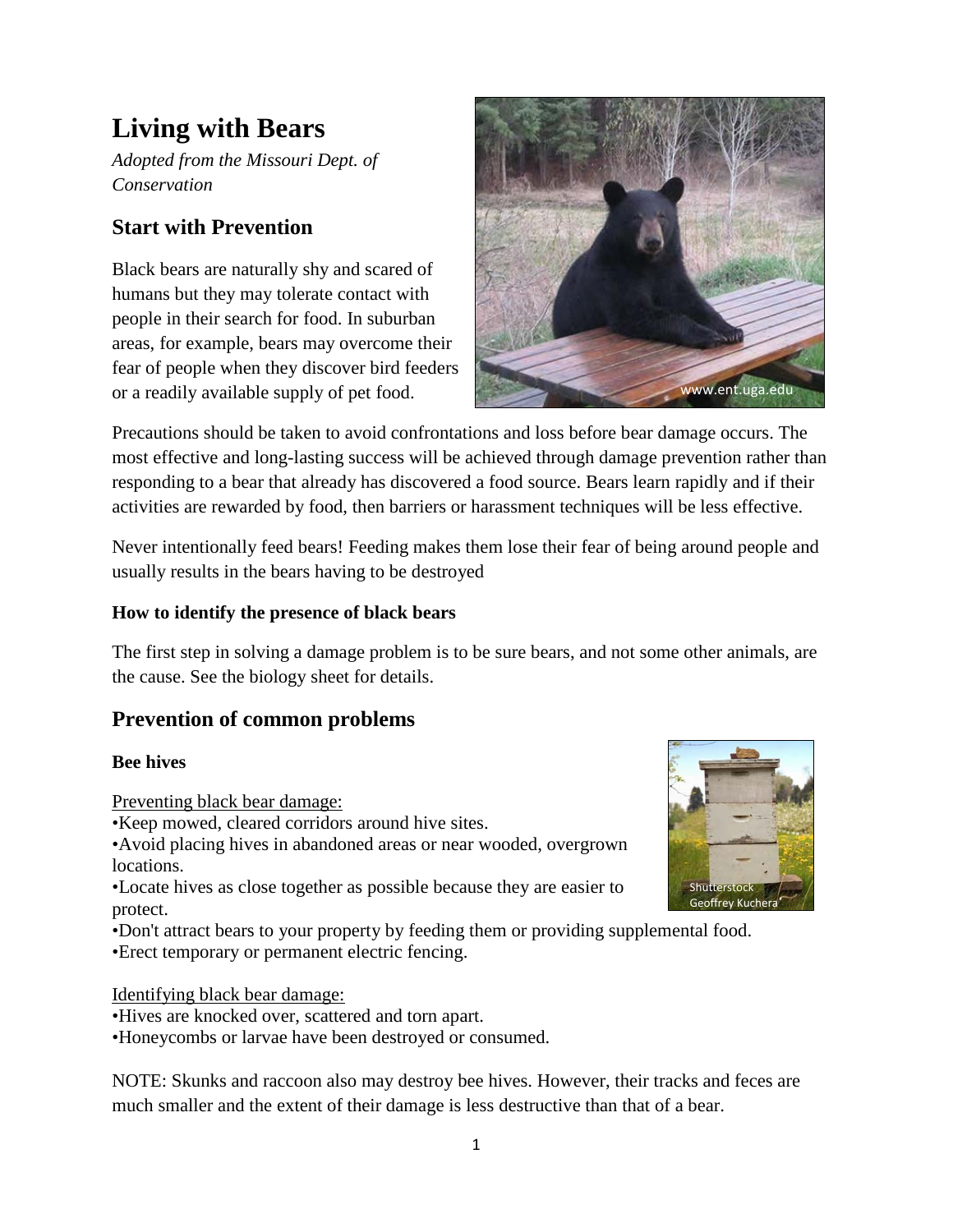#### **Livestock and other domestic animals**

Preventing black bear damage:

•Avoid pasturing livestock in abandoned locations, areas with heavy cover or fields adjacent to corridors used by bears.

•Do not leave carcasses of dead livestock exposed. Bury or incinerate them completely.

•Avoid feeding bears or providing supplemental food on your property that might attract bears.



•When possible, pen livestock near or in the barn at night, particularly pregnant animals and those with young. Because afterbirth material attracts bears, coyotes and other predators, it is a good idea to provide a place in a barn for livestock to give birth. If this is not possible, clear pastures and fields of all afterbirth material.

#### Identifying black bear damage:

•Livestock surviving a bear attack will often show tooth marks on the neck at the base of the skull or long, 1/2-inch wide claw marks on the shoulders. Livestock that have succumbed to a bear attack often will have a broken neck or back as a result of blows from the bear's paws. •Bears will often drag or carry a carcass away from the kill site, catch it, and return regularly to feed on it.

•Bears often will strip back or reverse the skin of larger prey, particularly along the back, and lick the meat from the bones. They do not normally eat the bones and skin. The udder of lactating female prey is highly preferred by bears and often will be eaten first.

•Inexperienced bears might expose the intestines, but muscle tissue usually is preferred and consumed.

NOTE: Care must be taken to distinguish bear damage from that of other carnivores, especially coyotes and domestic dogs. Coyotes usually kill their prey with bites to the neck, and feed on internal organs and hindquarters first rather than on the back or shoulders. Coyotes and dogs will not make long, 1/2 inch wide claw marks on the body. Also, coyotes and dogs usually do not strip back the prey's skin, but they will eat and chew the bones.

#### **Orchards**



Preventing black bear damage:

- •Keep mowed, open corridors around the orchard and in the trees. •Don't attract bears by feeding or providing supplemental food.
- •Put up an electric fence.
- •Use guard dogs to discourage bears from coming into the orchard.

## Identifying black bear damage:

•Small trees are stripped of branches or mature trees have large limbs broken in the tops.

•Claw marks may be seen 4 1/2 to 6 feet above the ground.